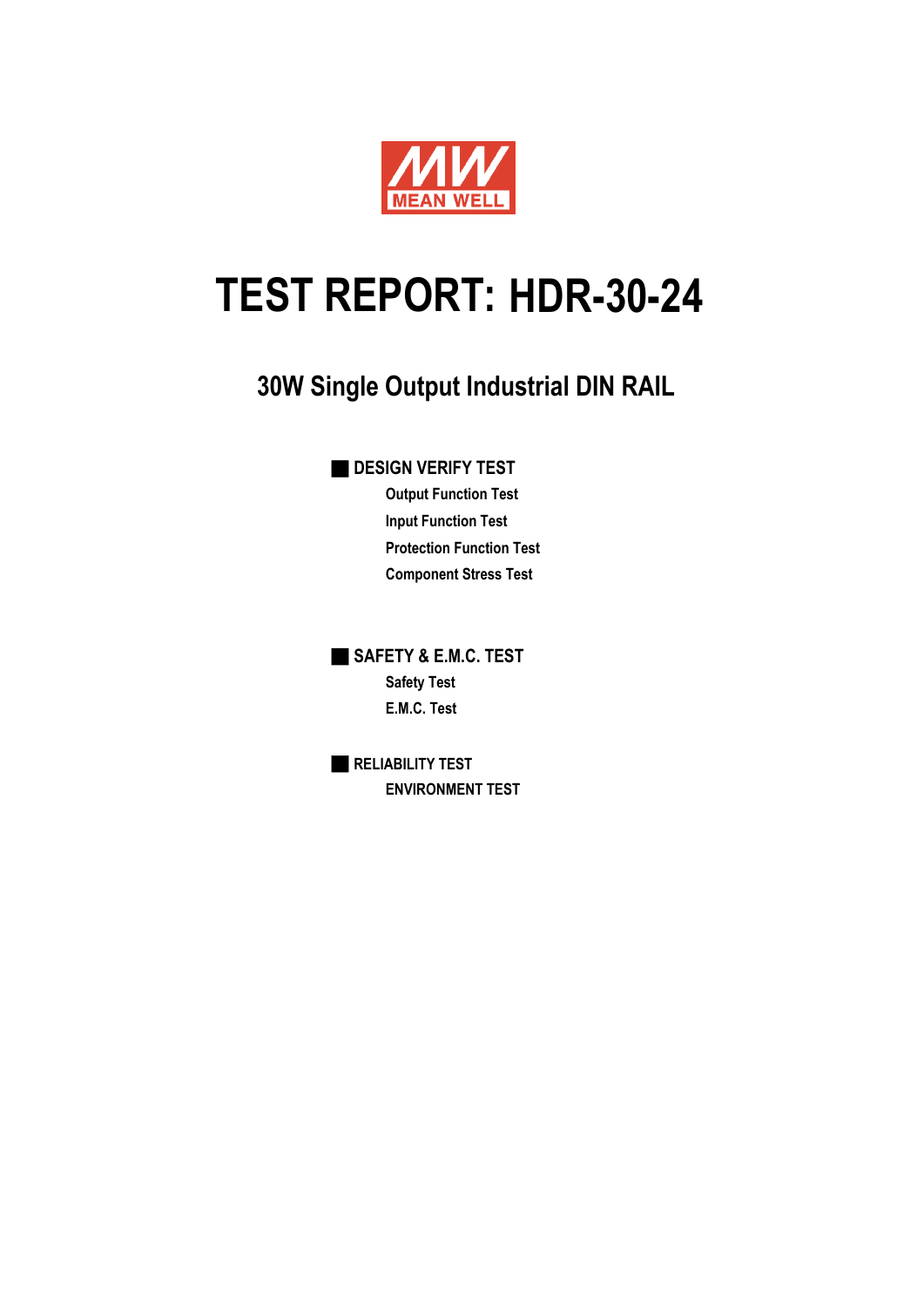

**EXIGN VERIFY TEST** 

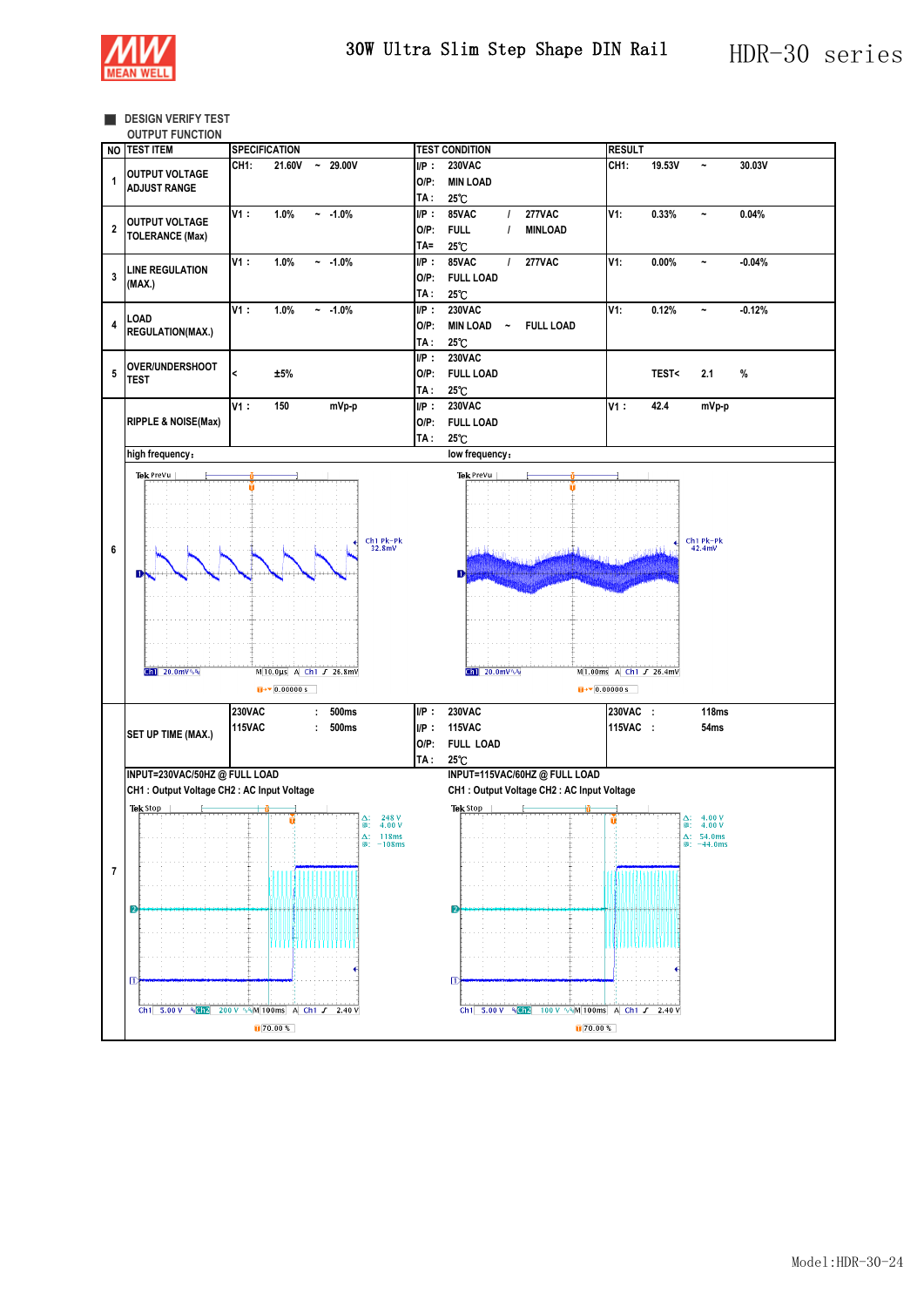

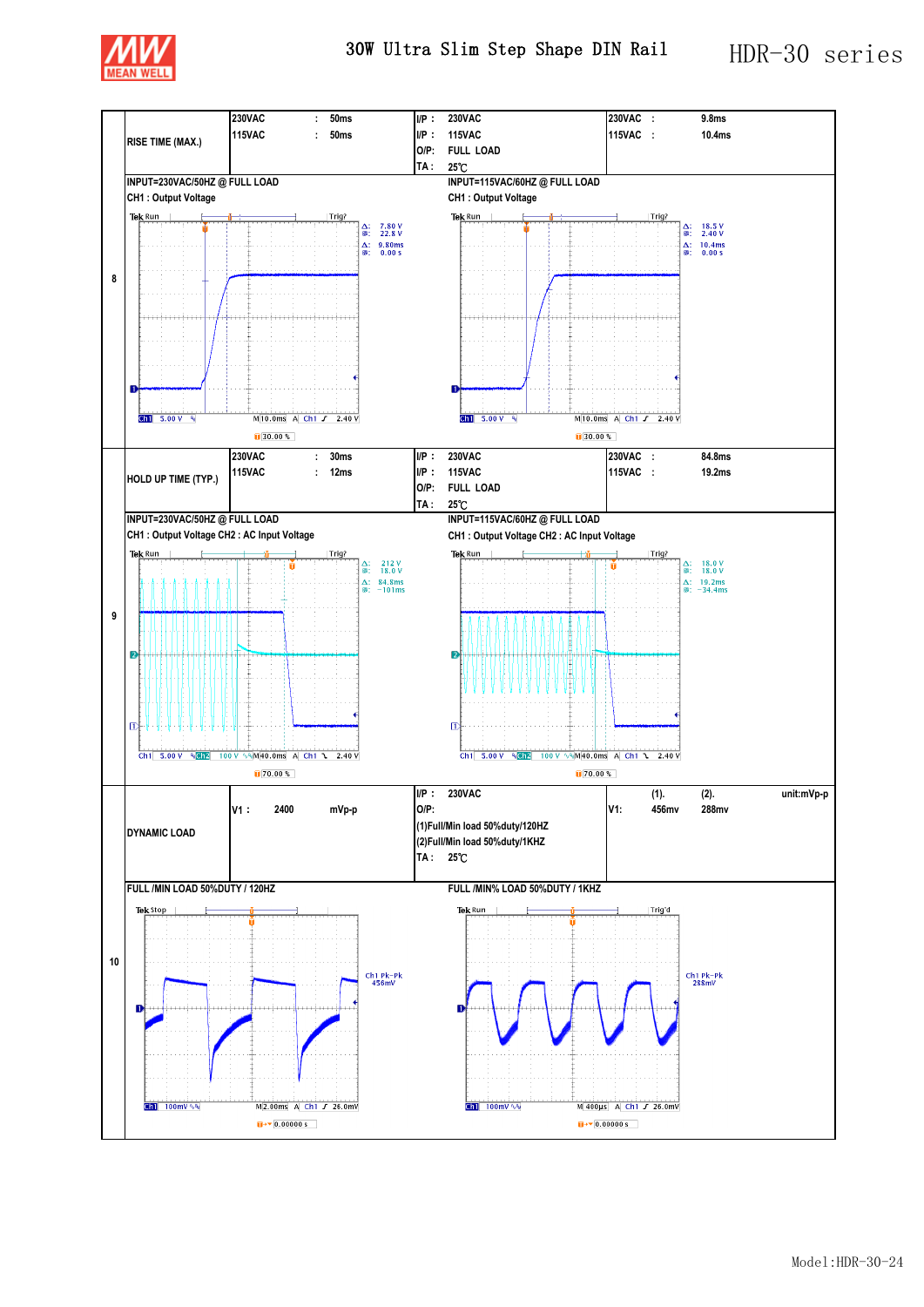

#### **INPUT FUNCTION TEST**

|                         | NO TEST ITEM                                                                              | <b>SPECIFICATION</b>                                                                               | <b>TEST CONDITION</b>                                                                                                                                   |                                           |                                             |                                        |  |  |
|-------------------------|-------------------------------------------------------------------------------------------|----------------------------------------------------------------------------------------------------|---------------------------------------------------------------------------------------------------------------------------------------------------------|-------------------------------------------|---------------------------------------------|----------------------------------------|--|--|
|                         |                                                                                           |                                                                                                    | I/P: TESTING<br>O/P: FULL LOAD<br>Ta: $25^{\circ}$ C                                                                                                    |                                           | 67.0VAC ~                                   | <b>277VAC</b>                          |  |  |
| 1                       | <b>INPUT VOLTAGE</b><br><b>RANGE</b>                                                      | 85VAC ~ 277VAC                                                                                     | UP:<br><b>LOW-LINE</b><br>$= 82VAC$<br><b>HIGH-LINE</b><br>$= 300VAC$<br>O/P: FULL/MIN LOAD<br>ON:30 Sec ; OFF:30 Sec 10MIN<br>(POWER ON/OFF NO DAMAGE) | <b>TEST:</b>                              | OK                                          |                                        |  |  |
| $\overline{\mathbf{c}}$ | <b>INPUT FREQUENCY</b><br><b>RANGE</b>                                                    | 47HZ<br>$~\sim~$ 63HZ<br><b>NO DAMAGE</b>                                                          | $I/P: 85VAC \sim 277VAC$<br>O/P: FULL~MIN LOAD<br>Ta: $25^{\circ}$ C                                                                                    | <b>TEST:</b>                              | OK                                          |                                        |  |  |
|                         | 3 INPUT CURRENT (TYP.)                                                                    | 0.48A<br>/ 230VAC<br>/ 115VAC<br>0.88A                                                             | UP: 230VAC<br>I/P: 115VAC<br>O/P: FULL LOAD<br>TA: 25°C                                                                                                 | E<br>I=                                   | 0.30A<br>$\prime$<br>0.54A<br>$\prime$      | <b>230VAC</b><br><b>115VAC</b>         |  |  |
|                         | <b>NO LOAD POWER</b><br><b>CONSUMPTION</b>                                                | $\prec$<br>0.30W                                                                                   | UP: 230VAC<br>O/P: MIN LOAD<br>TA: 25°C                                                                                                                 | $\overline{\phantom{a}}$                  | 0.1244<br>W                                 |                                        |  |  |
|                         | <b>EFFICIENCY (TYP.)</b>                                                                  | 89.0%                                                                                              | I/P: 230VAC<br>O/P: FULL LOAD<br>TA: 25°C                                                                                                               |                                           | %<br>90.939                                 |                                        |  |  |
| 5                       | 100<br>90<br>80<br>70<br>$60 +$                                                           |                                                                                                    | 10% Load 20% Load 30% Load 40% Load 50% Load 60% Load 70% Load 80% Load 90% Load                                                                        |                                           |                                             | $\leftarrow$ 230<br>$\blacksquare$ 115 |  |  |
|                         | <b>INRUSH CURRENT</b><br>(TYP.)                                                           | 45A<br>/ 230VAC<br>25A<br>/ 115VAC<br>twidth= 555 us measured at 50% lpeak<br><b>COLD START</b>    | <b>I/P: 230VAC</b><br>I/P: 115VAC<br>O/P: FULL LOAD<br>TA: 25°C                                                                                         | $=$<br>$=$                                | 38.8A<br>$\prime$<br>16.4A<br>$\mathcal{L}$ | <b>230VAC</b><br><b>115VAC</b>         |  |  |
|                         | INPUT=230VAC/50HZ @ FULL LOAD                                                             |                                                                                                    | INPUT=115VAC/50HZ@FULL LOAD                                                                                                                             |                                           |                                             |                                        |  |  |
|                         |                                                                                           | CH2: AC Input Voltage CH4: Input current (1V=1A)                                                   | CH2: AC Input Voltage CH4: Input current (1V=1A)                                                                                                        |                                           |                                             |                                        |  |  |
| 6                       | Tek Stop<br>بهيؤنيه ومصادره والمستوطن ومستوقف إنتهابه والمنافذة<br>⊕<br>Ch2<br>Ch4 10.0 A | Ch4 Max<br>$38.8$ A<br>200 V √ M4.00ms A Ch4 S 4.40 A<br>$\overline{u}$ + $\overline{u}$ 1.76000ms | Tek Stop<br>D<br><br>O<br>100 V V M4.00ms A Ch4 J 4.40 A<br>Ch2<br>Ch4 10.0 A                                                                           | $\overline{u}$ + $\overline{u}$ 1.76000ms | Ch4 Max<br>$16.4$ A                         |                                        |  |  |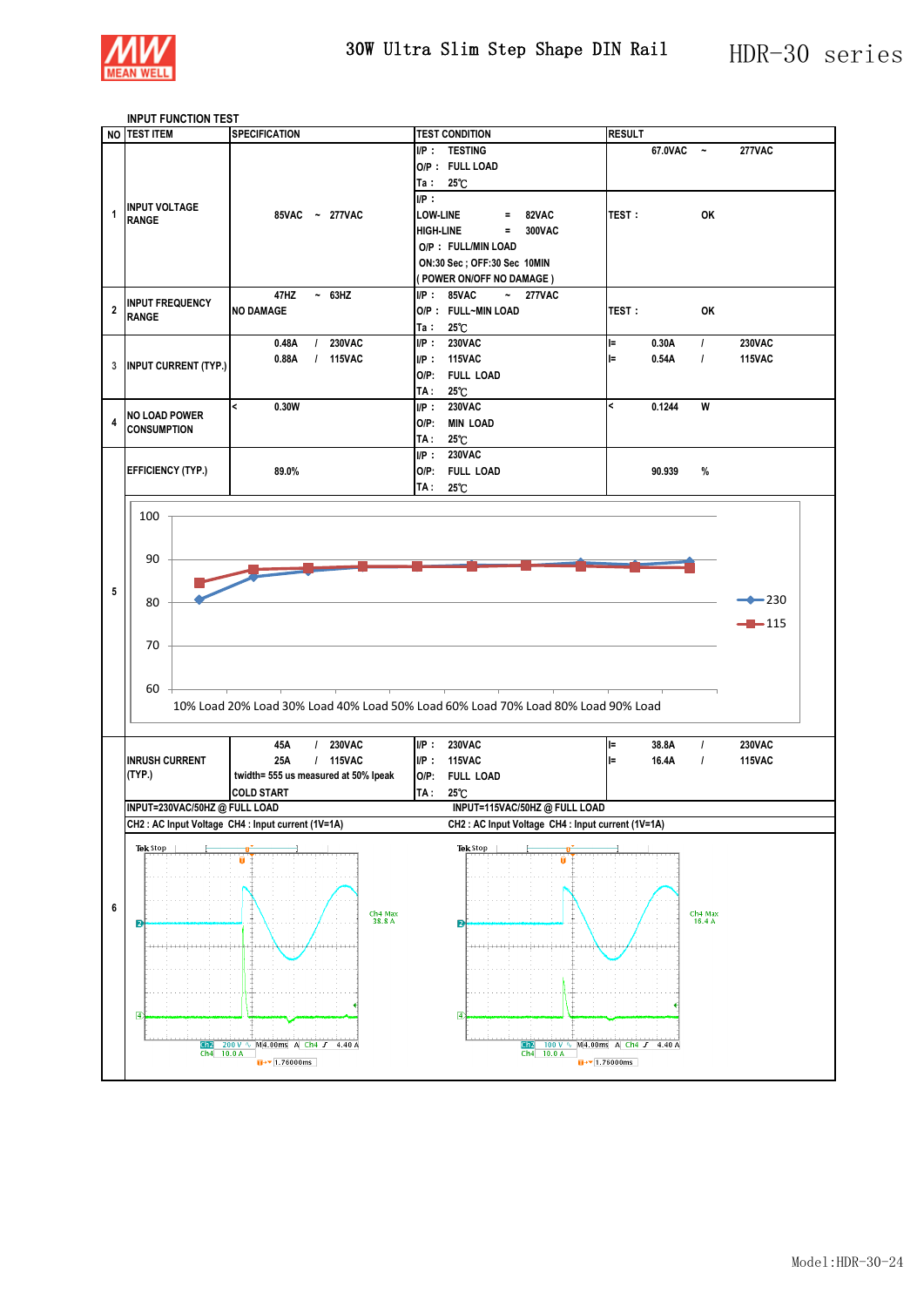

### **PROTECTION FUNCTION TEST**

|                          | <b>NO TEST ITEM</b>                      | <b>SPECIFICATION</b>                  |         | <b>TEST CONDITION</b>                           | <b>RESULT</b>                                    |                                  |                                       |  |  |
|--------------------------|------------------------------------------|---------------------------------------|---------|-------------------------------------------------|--------------------------------------------------|----------------------------------|---------------------------------------|--|--|
|                          |                                          |                                       | $I/P$ : | <b>277VAC</b>                                   |                                                  | 134.00%                          | <b>277VAC</b>                         |  |  |
|                          |                                          | 105%<br>160%<br>$\tilde{\phantom{a}}$ | UP:     | <b>230VAC</b>                                   |                                                  | 132.66%                          | <b>230VAC</b>                         |  |  |
|                          |                                          |                                       | UP:     | 85VAC                                           |                                                  | 134.67%                          | 85VAC                                 |  |  |
|                          |                                          |                                       | O/P:    | <b>TESTING</b>                                  | <b>Hiccup mode</b>                               |                                  |                                       |  |  |
|                          | <b>OVER LOAD</b>                         |                                       |         |                                                 | when output voltage <50%, recovers automatically |                                  |                                       |  |  |
|                          | <b>PROTECTION</b>                        |                                       |         |                                                 |                                                  |                                  | after fault condition is removed;     |  |  |
|                          |                                          |                                       |         |                                                 |                                                  |                                  |                                       |  |  |
|                          |                                          |                                       | TA :    | $25^{\circ}$ C                                  |                                                  | <b>Constant current limiting</b> | within 50%~100% rated output voltage, |  |  |
|                          |                                          |                                       |         | recovers automatically after fault condition is |                                                  |                                  |                                       |  |  |
|                          |                                          |                                       |         |                                                 | removed                                          |                                  |                                       |  |  |
|                          |                                          |                                       | UP:     | <b>277VAC</b>                                   |                                                  | 33.10V                           | <b>277VAC</b>                         |  |  |
|                          | <b>OVER VOLTAGE</b><br><b>PROTECTION</b> | 36.00V<br>30.00V<br>$\sim$            | I/P:    | <b>230VAC</b>                                   |                                                  | 33.10V                           | 230VAC                                |  |  |
| $\overline{\phantom{a}}$ |                                          |                                       | I/P:    | 85VAC                                           |                                                  | 33.10V                           | 85VAC                                 |  |  |
|                          |                                          |                                       | O/P:    | <b>MIN LOAD</b>                                 |                                                  | Shut down Re- power ON           |                                       |  |  |
|                          |                                          |                                       | TA:     | $25^{\circ}$ C                                  |                                                  |                                  |                                       |  |  |
|                          |                                          |                                       | UP:     | <b>277VAC</b>                                   | <b>NO DAMAGE</b>                                 |                                  |                                       |  |  |
| 3                        |                                          |                                       | I/P:    | 85VAC                                           |                                                  |                                  |                                       |  |  |
|                          | <b>SHORT PROTECTION</b>                  | <b>ISHORT EVERY OUTPUT</b>            | $O/P$ : | <b>FULL LOAD</b>                                | <b>Hiccup mode</b>                               |                                  |                                       |  |  |
|                          |                                          | 1 HOUR NO DAMAGE                      | Ta:     | 25°C                                            |                                                  |                                  |                                       |  |  |

#### **COMPONENT STRESS TEST**

|                | NO TEST ITEM                | <b>SPECIFICATION</b> |        |       |       |         | <b>TEST CONDITION</b>                                | <b>RESULT</b> |                  |                |  |
|----------------|-----------------------------|----------------------|--------|-------|-------|---------|------------------------------------------------------|---------------|------------------|----------------|--|
|                |                             | Q1                   | Rated: | 600V  | 4.5A  | $I/P$ : | <b>280VAC</b>                                        |               |                  |                |  |
|                |                             |                      |        |       |       |         |                                                      | VIN:          | <b>280VAC</b>    |                |  |
|                |                             |                      |        |       |       | VDS:    |                                                      |               | VDS:             |                |  |
| 1              | <b>PWM Power Transistor</b> |                      |        |       |       |         | O/P: (1)Full Load Turn on                            | (1).          | 510.00V          |                |  |
|                |                             |                      |        |       |       |         | (2) Output Short                                     | (2).          | 474.00V          |                |  |
|                |                             |                      |        |       |       |         | (3) Fulll load continue                              | (3).          | 510.00V          |                |  |
|                |                             |                      |        |       |       | Ta:     | $25^\circ$ C                                         |               |                  |                |  |
|                |                             | D <sub>100</sub>     | Rated: | 200V  | 20.0A | UP:     | <b>280VAC</b>                                        |               | D <sub>100</sub> |                |  |
|                |                             |                      |        |       |       | VDS:    |                                                      |               | VDS:             |                |  |
|                |                             |                      |        |       |       | $O/P$ : | (1)Full Load Turn on                                 | (1).          | 120.00V          |                |  |
| $\overline{2}$ | O/P Diode                   |                      |        |       |       |         | (2) Output Short                                     | (2).          | 118.00V          |                |  |
|                |                             |                      |        |       |       |         | (3) Fulll load continue                              | (3).          | 116.00V          |                |  |
|                |                             |                      |        |       |       | Ta:     | $25^\circ$ C                                         |               |                  |                |  |
|                | Input Capacitor             | C <sub>5</sub>       | Rated: | 68uf  | 400V  | UP:     | <b>280VAC</b>                                        |               |                  |                |  |
|                |                             |                      |        |       |       |         | O/P: (1)Full Load Turn on /Off                       | (1).          | 386.00V          |                |  |
| 3              |                             |                      |        |       |       |         | (2) Min load Turn on /Off                            | (2).          | 380.00V          |                |  |
|                |                             |                      |        |       |       |         | (3) Full Load /Min load Change                       | (3).          | 386.00V          |                |  |
|                |                             |                      |        |       |       | Ta:     | 25°C                                                 |               |                  |                |  |
|                |                             | U101                 | Rated: | 38V   | (max) | UP:     | <b>280VAC</b>                                        |               | U101             | U <sub>1</sub> |  |
|                |                             |                      |        | 0V    | (min) | $O/P$ : | (1)Full Load                                         | (1).          | 26.00V           | 24.30V         |  |
|                |                             |                      |        |       |       |         | (2)Output Short                                      | (2).          | 11.90V           | 0.78V          |  |
| 4              | <b>Control IC</b>           |                      |        |       |       |         | $(3)$ O.L.P                                          | (3).          | 11.90V           | 3.46V          |  |
|                |                             | IU1                  | Rated: | 35V   | (max) |         | $(4)$ O.V.P                                          | (4).          | 34.00V           | 33.40V         |  |
|                |                             |                      |        | 0V    | (min) |         | (5) Low Line No Load Vo(min)                         | (5).          | 19.70V           | 19.70V         |  |
|                |                             |                      |        |       |       | Ta:     | $25^\circ$ C                                         |               |                  |                |  |
|                |                             | D <sub>5</sub>       | Rated: | 1000V | 1.0A  | UP:     | <b>280VAC</b>                                        |               |                  |                |  |
|                |                             |                      |        |       |       |         | O/P: (1)Dynamic Load Full/Min Load 90%Duty/1KHz (1), |               | 494.00V          |                |  |
| 6              | <b>Clamp Diode</b>          |                      |        |       |       |         | (2) Fulll load continue                              | (2).          | 492.00V          |                |  |
|                |                             |                      |        |       |       | Ta:     | $25^\circ$ C                                         |               |                  |                |  |

#### ■**SAFETY & E.M.C. TEST SAFETY TEST**

| SAFEII IESI                           |                                  |                                           |                                           |
|---------------------------------------|----------------------------------|-------------------------------------------|-------------------------------------------|
| NO ITEST ITEM                         | <b>ISPECIFICATION</b>            | <b>TEST CONDITION</b>                     | <b>RESULT</b>                             |
| <b>WITHSTAND VOLTAGE</b>              | 4.000KVAC<br>/min<br>$I/P-O/P$ : | /min<br>I/P-O/P: 4.400KVAC<br>25C<br>Ta : | $I/P-O/P$ :<br>l.49mA<br><b>NO DAMAGE</b> |
| <b>ISOLATION</b><br><b>RESISTANCE</b> | 500VDC>100MQ<br>$I/P-O/P$ :      | $UP-O/P: 500VDC$<br>25 C/70%RH<br>Ta      | $I/P-O/P$ :<br>9999MQ<br><b>NO DAMAGE</b> |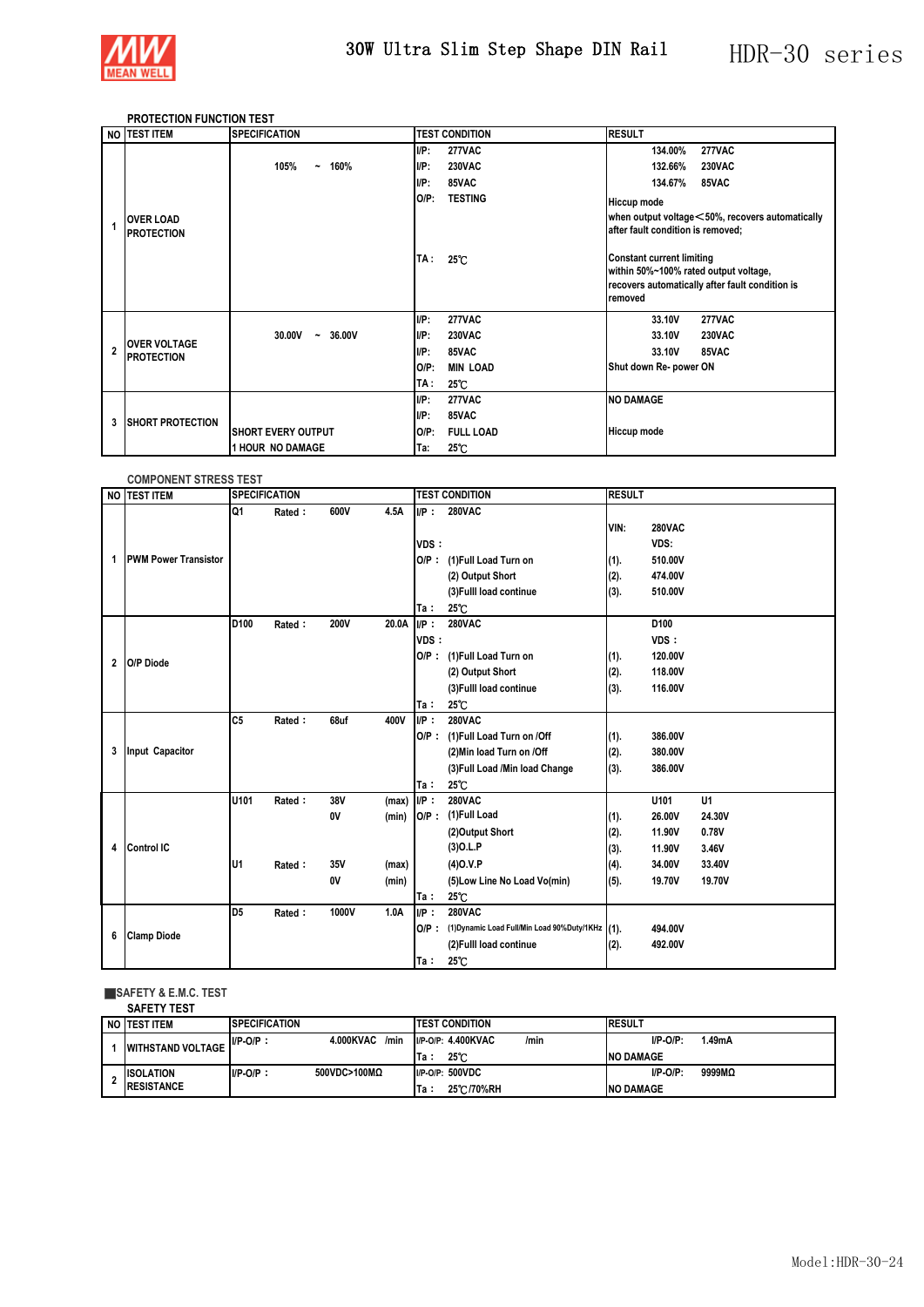

### **E.M.C. TEST**

|   | NO TEST ITEM      | <b>SPECIFICATION</b>             | <b>TEST CONDITION</b>  |          | <b>RESULT</b>                |
|---|-------------------|----------------------------------|------------------------|----------|------------------------------|
|   |                   | EN61000-3-2                      | UP:<br><b>230VAC</b>   | /50HZ    | <b>PASS</b>                  |
| 1 | <b>HARMONIC</b>   | <b>CLASS A</b>                   | O/P: FULL LOAD         |          |                              |
|   |                   |                                  | $25^{\circ}$ C<br>Ta : |          |                              |
|   |                   | <b>EN55022</b>                   | <b>230VAC</b><br>UP:   | /50HZ    | <b>PASS</b>                  |
| 2 | <b>CONDUCTION</b> | <b>CLASS B</b>                   | FULL LOAD /<br>O/P:    | 50% LOAD | <b>Test by certified Lab</b> |
|   |                   |                                  | $25^{\circ}$ C<br>Ta : |          |                              |
|   |                   | <b>EN55022</b>                   | <b>230VAC</b><br>UP:   | /50HZ    | <b>PASS</b>                  |
| 3 | <b>RADIATION</b>  | <b>CLASS B</b>                   | O/P: FULL LOAD         |          | Test by certified Lab        |
|   |                   |                                  | 25°C<br>Ta∶            |          |                              |
|   |                   | EN61000-4-2                      | <b>230VAC</b><br>UP:   | /50HZ    | <b>CRITERIA A</b>            |
| 4 | E.S.D             | INDUSTRY AIR: 8KV / Contact: 4KV | O/P: FULL LOAD         |          |                              |
|   |                   |                                  | $25^{\circ}$ C<br>Ta:  |          |                              |
|   |                   | EN61000-4-4                      | <b>230VAC</b><br>IP:   | /50HZ    | <b>CRITERIA A</b>            |
| 5 | E.F.T             | <b>INDUSTRY INPUT: 2KV</b>       | O/P: FULL LOAD         |          |                              |
|   |                   |                                  | $25^{\circ}$ C<br>Ta : |          |                              |
|   |                   | IEC61000-4-5                     | UP:<br><b>230VAC</b>   | /50HZ    | <b>CRITERIA A</b>            |
| 6 | <b>ISURGE</b>     | <b>INDUSTRY L-N: 2KV</b>         | O/P: FULL LOAD         |          |                              |
|   |                   |                                  | $25^{\circ}$ C<br>Ta : |          |                              |

#### ■**RELIABILITY TEST**

|                        | NO TEST ITEM             | <b>SPECIFICATION</b>                                 |                   |                     | <b>TEST CONDITION</b>              | <b>RESULT</b>                     |  |  |
|------------------------|--------------------------|------------------------------------------------------|-------------------|---------------------|------------------------------------|-----------------------------------|--|--|
|                        |                          | HDR-30-24<br>MODEL:                                  |                   |                     |                                    |                                   |  |  |
|                        |                          | 1. ROOM AMBIENT BURN-IN:                             | $1.0$ hrs         |                     |                                    |                                   |  |  |
|                        |                          | IP:<br><b>230VAC</b>                                 |                   | O/P: 100% LOAD      | TA= 24.7°C                         |                                   |  |  |
|                        |                          | 2. HIGH AMBIENT BURN-IN:<br>1.0hrs                   |                   |                     |                                    |                                   |  |  |
|                        |                          | IP:<br><b>230VAC</b>                                 | O/P: 100% LOAD    |                     |                                    |                                   |  |  |
|                        |                          |                                                      |                   |                     | NO. Positio ROOM AMBIENT<br>24.7°C | 49.6°C<br><b>HIGH AMBIENT Ta:</b> |  |  |
|                        |                          |                                                      |                   | 1ZNR1               | 35.0°C                             | 59.4 C                            |  |  |
|                        |                          |                                                      |                   | $2$ LF <sub>2</sub> | 43.5°C                             | $67.8^{\circ}$                    |  |  |
|                        |                          |                                                      |                   | 3 <sub>Q1</sub>     | 66.3°C                             | 92.7°C                            |  |  |
| 1                      |                          |                                                      |                   | 4 T1 PRI            | 73.6°C                             | 95.8C                             |  |  |
|                        | <b>TEMPERATURE RISE</b>  |                                                      |                   | 5 C40               | 51.5°C                             | 75.3°C                            |  |  |
|                        | <b>TEST</b>              |                                                      |                   | 6 T1 SEC            | 75.7°C                             | 97.9 C                            |  |  |
|                        |                          |                                                      |                   | 7 C105              | 60.5°C                             | 83.3°C                            |  |  |
|                        |                          |                                                      |                   | 8 D100              | 84.5°C                             | 106.1 C                           |  |  |
|                        |                          |                                                      |                   | 9LF101              | 45.2°C                             | 68.5°C                            |  |  |
|                        |                          |                                                      | $10$ U1           |                     | 57.0°C                             | 80.9°C                            |  |  |
|                        |                          |                                                      |                   | 11 BD1              | 47.5°C                             | 71.1 <sup>°</sup> C               |  |  |
|                        |                          |                                                      |                   | $12$ D <sub>5</sub> | 59.6°C                             | 85.0 °C                           |  |  |
|                        |                          |                                                      |                   | <b>13 RTH1</b>      | 55.5°C                             | 73.0°C                            |  |  |
|                        |                          |                                                      |                   | 14 LF1              | 42.7°C                             | 65.3C                             |  |  |
|                        |                          |                                                      |                   | 15 PCB(B)           | 45.1°C                             | 68.8°C                            |  |  |
|                        |                          |                                                      |                   | 16 C5               | 45.5℃                              | $70.1^\circ$                      |  |  |
|                        | OVER LOAD BURN-IN        | <b>NO DAMAGE</b>                                     |                   | $I/P$ :             | <b>230VAC</b>                      | test : ok                         |  |  |
| $\overline{2}$         | <b>TEST</b>              | 1 HOUR (MIN)                                         |                   |                     | O/P: 121.00%<br>LOAD               |                                   |  |  |
|                        |                          |                                                      |                   | Ta∶                 | $25^\circ$ C                       |                                   |  |  |
| <b>LOW TEMPERATURE</b> |                          | <b>NO DAMAGE</b>                                     |                   | UP:                 | 100VAC<br><b>277VAC</b>            | TEST: OK                          |  |  |
| 3                      | TURN ON TEST             | 1 HOUR (MIN)                                         |                   |                     | O/P: FULL LOAD                     |                                   |  |  |
|                        |                          |                                                      |                   | Ta∶                 | $-30.0^{\circ}\mathrm{C}$          |                                   |  |  |
|                        | <b>HIGH HUMIDITY</b>     | <b>AFTER 12 HOURS</b>                                |                   | UP:                 | <b>287VAC</b>                      | TEST: OK                          |  |  |
| 4                      | <b>HIGH TEMPERATURE</b>  | IN CHAMBER ON                                        |                   |                     | O/P: FULL LOAD                     |                                   |  |  |
|                        | <b>HIGH VOLTAGE TEST</b> | <b>CONTROL</b><br>50°C                               |                   | Ta :                | $50^{\circ}$ C                     |                                   |  |  |
|                        |                          | <b>NO DAMAGE</b>                                     |                   | <b>HUMIDITY=</b>    | 95.0% RH                           |                                   |  |  |
| 5                      | <b>TEMPERATURE</b>       | $/(0^{\circ}C - 50^{\circ}C)$<br>±0.03%              |                   | UP:                 | <b>230VAC</b>                      | $±0.0000\%$ /(0°C~50°C)           |  |  |
|                        | <b>COEFFICIENT</b>       |                                                      |                   |                     | O/P: FULL LOAD                     |                                   |  |  |
|                        |                          | 1. Thermal shock Temperature:                        | $-40^{\circ}$ C ~ |                     | +85°C                              | test : ok                         |  |  |
|                        | <b>STORAGE</b>           | 2. Temperature change rate : 25°C / MIN              |                   |                     |                                    |                                   |  |  |
| 6                      | <b>TEMPERATURE TEST</b>  | 3. Dwell time low and high temperature : 30 MIN/EACH |                   |                     |                                    |                                   |  |  |
|                        |                          | 4. Total test cycle: 5 CYCLE                         |                   |                     |                                    |                                   |  |  |
|                        |                          | 5. Input/Output condition: STATIC                    |                   |                     |                                    |                                   |  |  |